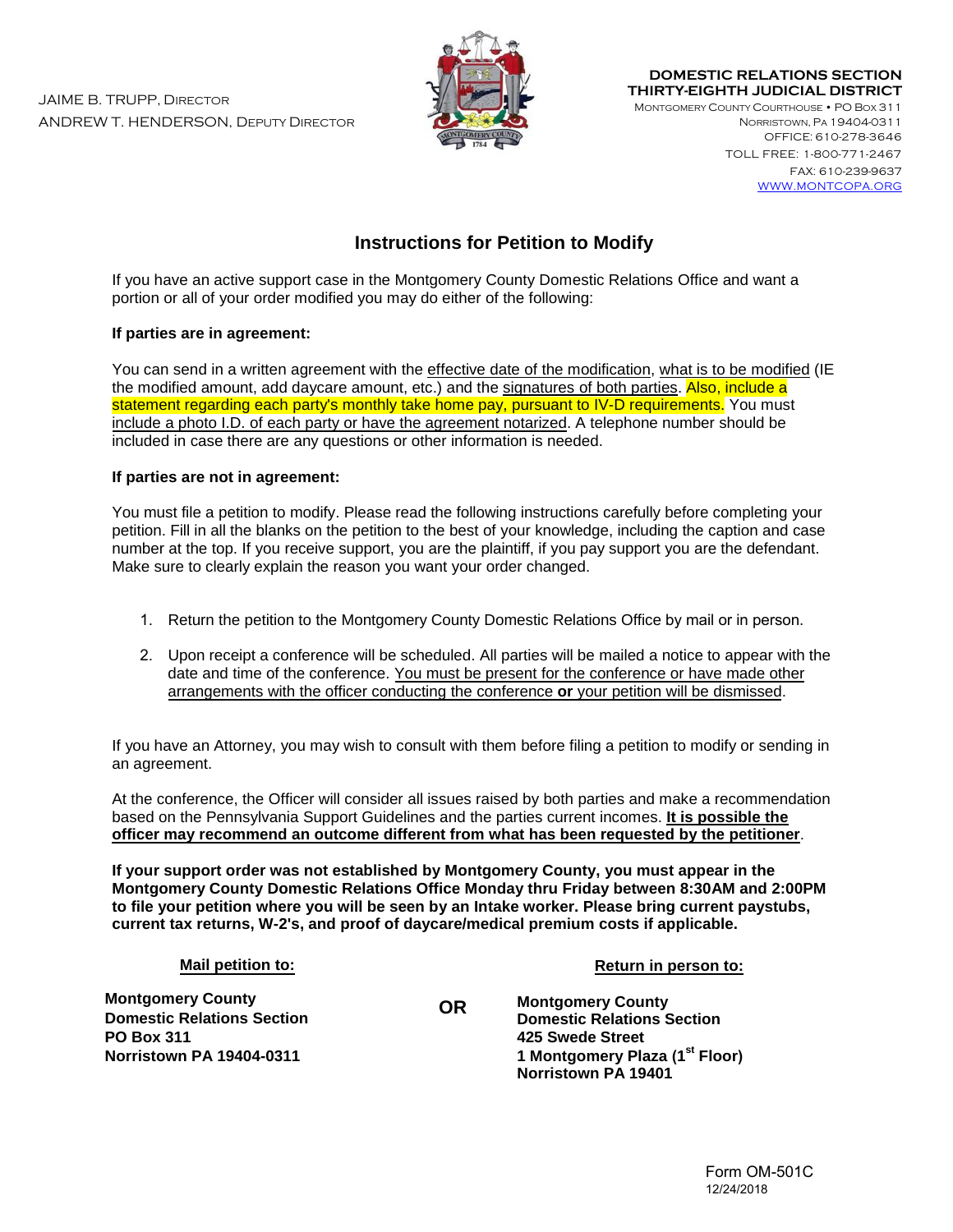## **In the Court of Common Pleas of MONTGOMERY County, Pennsylvania**

**DOMESTIC RELATIONS SECTION**

#### **DOMESTIC RELATIONS, PO BOX 311, NORRISTOWN, PA. 19404-0311**

**Phone:** (610) 278-3646 **Fax:** (610) 239-9637

vs.

**Plaintiff** 

) Docket Number:

) ) PACSES Case Number:

Defendant

) Other State ID Number:

# **PETITION FOR MODIFICATION OF AN EXISTING SUPPORT ORDER**

)

**The appropriate court officer may modify or terminate the existing order in any manner based upon the evidence presented. The Trier of Fact may increase, decrease or terminate the existing order based upon the evidence presented. An order may be entered against either party without regard to which party filed the modification petition.**

**Per 1910.19(b) After a party has filed a petition for modification, the petition may not be withdrawn unless both parties consent.**

**Per 1910.19(g)2 If the modification order results in a credit balance and there is no charging order in effect, the defendant may file for recovery of the overpayment, within 1 year of the termination of the charging order.**

1. The petition of

respectfully represents that on

, an order of Court was entered for the support of

A true and correct copy of the order is attached to this petition.

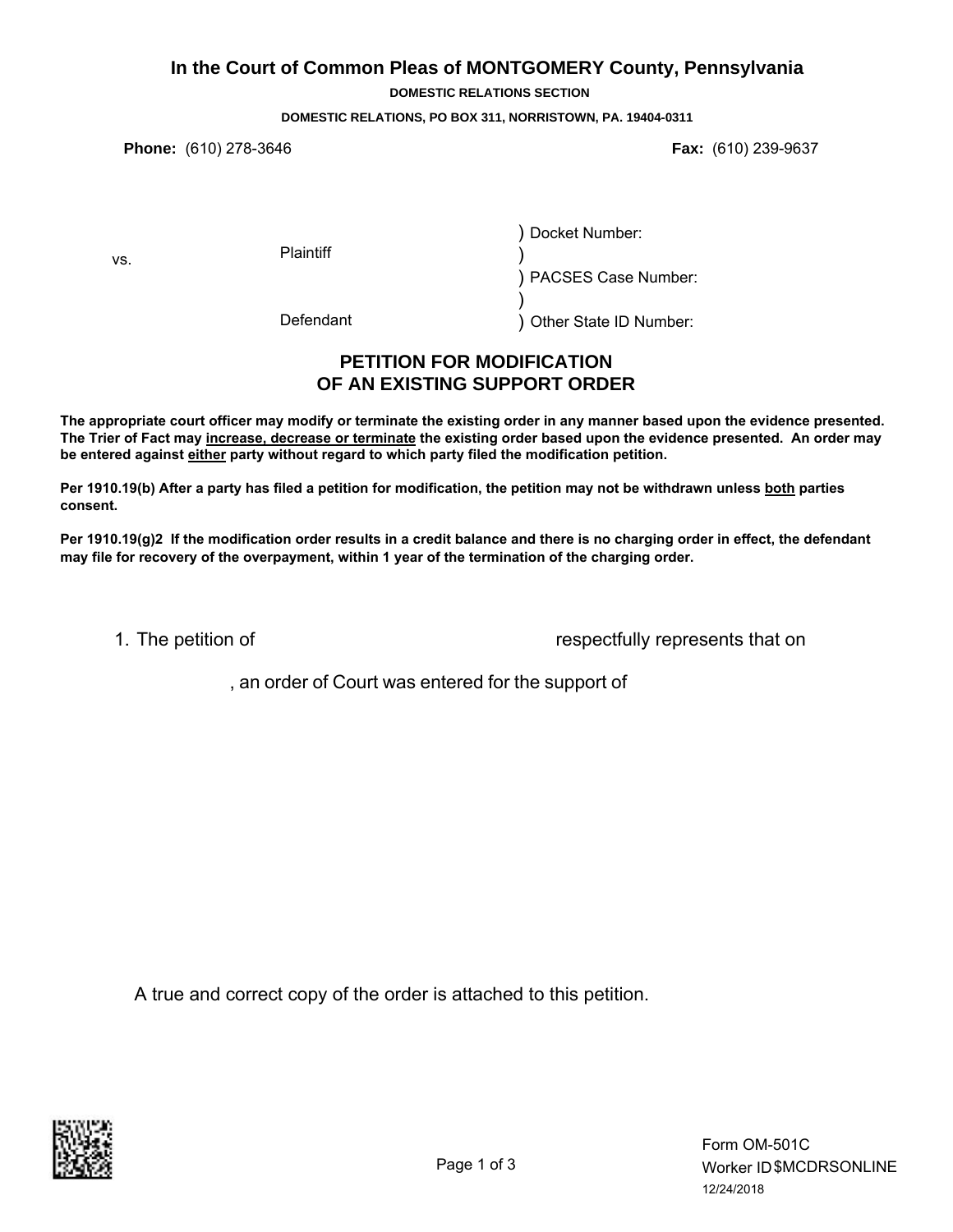2. Petitioner is entitled to  $\circ$  increase  $\circ$  decrease  $\circ$  termination  $\circ$  reinstatement  $\circ$  other of this Order because of the following material and substantial change(s) in circumstance:

**WHEREFORE,** Petitioner requests that the Court modify the existing order for support.

Petitioner Attorney for Petitioner

I verify that the statements made in this complaint are true and correct. I understand that false statements herein are made subject to the penalties of 18 Pa. C.S. § 4904 relating to unsworn falsification to authorities.

Date **Date** Petitioner